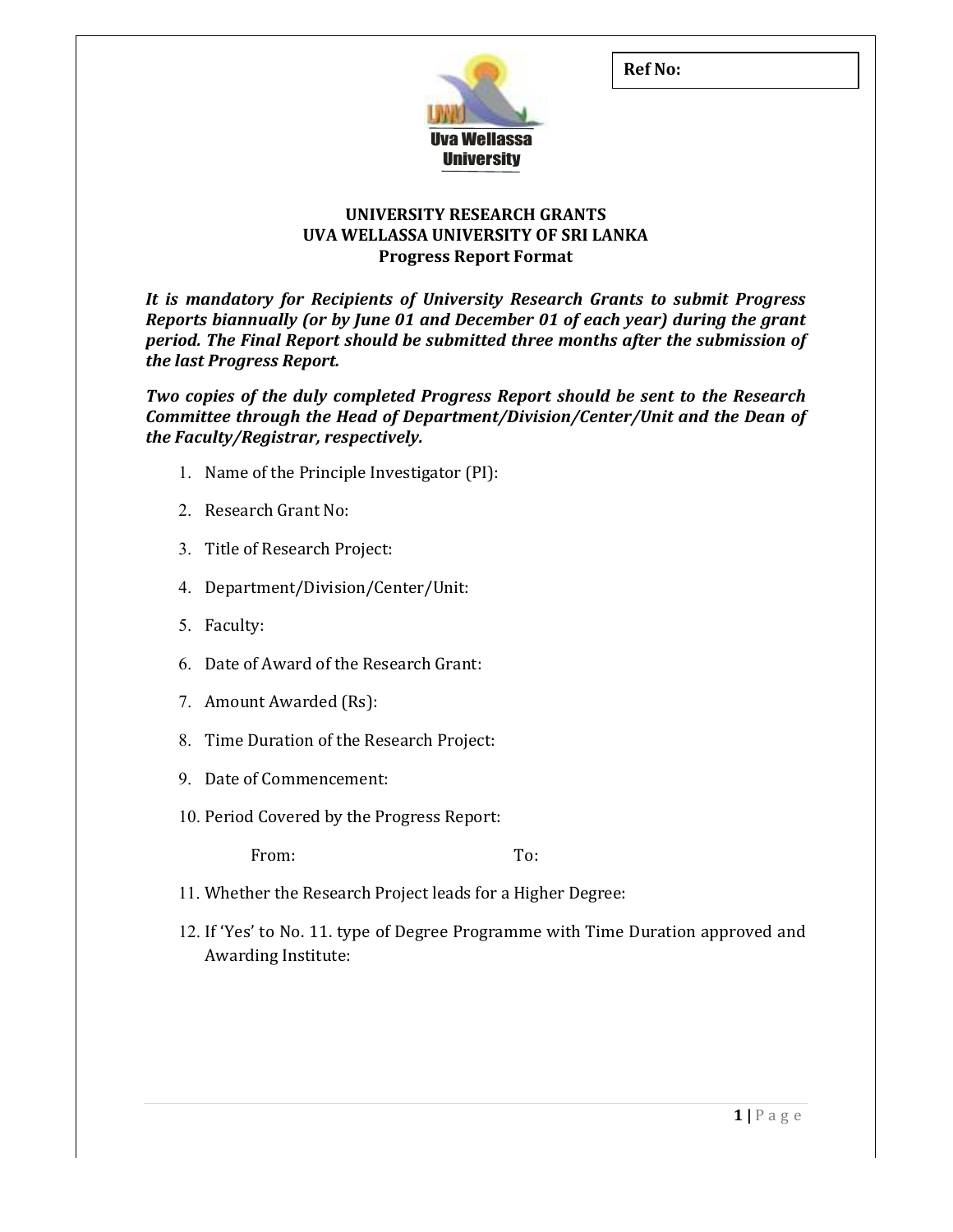- 13. Description of work carried out during the given time period/half year. This should be categorised under the following headings where applicable.
	- a) Field Work:
	- b) Laboratory Studies:
	- c) Data collected:
	- d) Results Obtained:
- 14. List of Scientific Presentations & other Publications made/arising from the Research Project.
- 15. Problems/issues encountered with the Research Project:
- 16. Is the work on schedule?
	- a) If not give reasons for the delay/s:
	- b) Any further delays anticipated:
- 17. Suggestions to avoid the anticipated delays (if any):
- 18. Work planned for the next six months:
	- a) Field work:
	- b) Laboratory work:
	- c) Other: